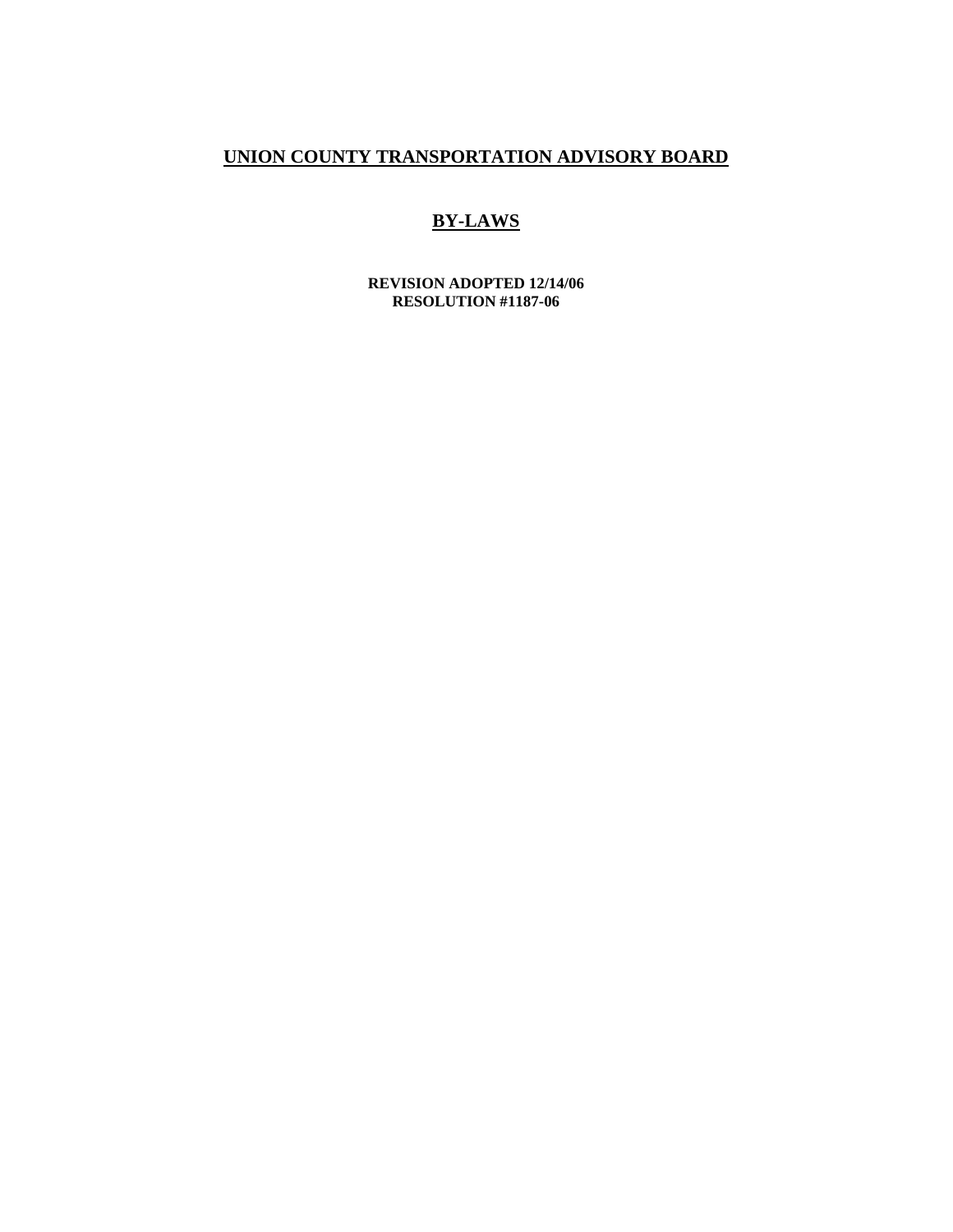### **UNION COUNTY TRANSPORTATION ADVISORY BOARD**

### **ARTICLE I**

#### Composition

Section 1. Creation.

The Union County Transportation Advisory Board exists as the local element of the Subregional Transportation Planning Process as required and authorized by 23 CFR Part 450 and 49 CFR Part 613, to serve as the principal conduit for local and citizen input into the local transportation planning process; and to serve as the principal non-staff advisor on transportation policy matters to the Board of Chosen Freeholders.

Section 2. Guidelines.

Union County Transportation Advisory Board shall function within the guidelines set forth by the legislatures and appropriate administrative agencies of the United States of America, the State of New Jersey, the North Jersey Transportation Planning Authority and by the Board of Chosen Freeholders of the County of Union, New Jersey.

### **ARTICLE II**

#### **Objectives**

Section 1. The objectives of the Union County Transportation Advisory Board are:

Overall Objectives

(a) to provide for a balanced transportation system which most effectively meets the economic, social, energy and environmental needs of Union County and the surrounding region;

(b) to provide a forum for all individuals and organizations desiring to express themselves on transportation;

(c) to remain responsible to its municipal constituency as regards the fiscal or other local impacts which positions taken or recommendations made may have; and

(d) to discharge its statutory obligations in a responsible and timely manner.

Section 2. Function within the subregional planning process: Subregional Planning Process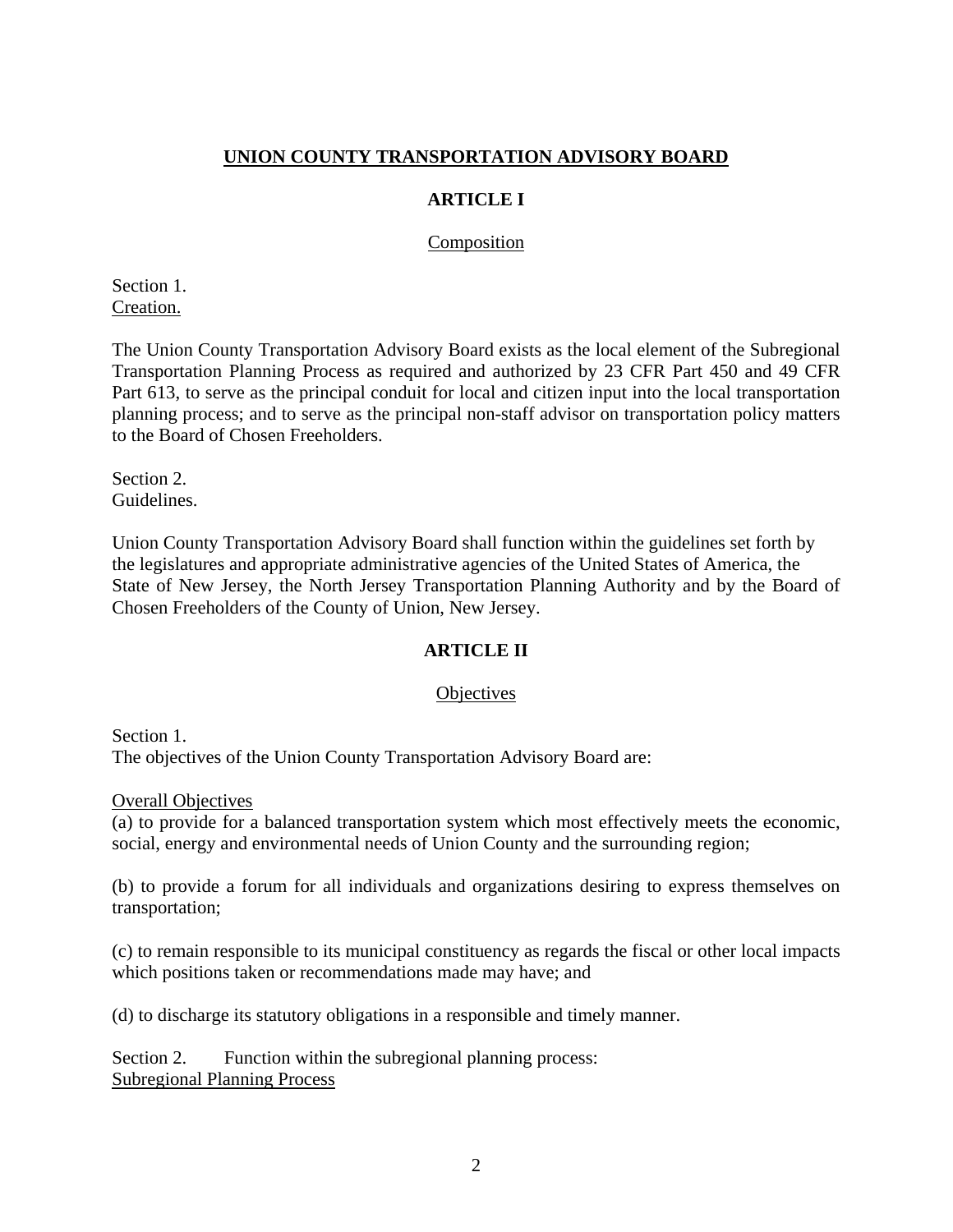In its role within the subregional planning process the Union County Transportation Advisory Board shall:

(a) as appropriate, develop, study, review and recommend plans for transportation improvements within or affecting Union County;

(b) promote intermodal and public/private sector coordination of transportation in and around Union County;

(c) review and make recommendations to the Board of Chosen Freeholders upon grant requests falling within the purview of the Board in accordance with specific procedures set up separately;

(d) maintain liaison with superior and subordinate agencies involved directly or peripherally with transportation matters affecting Union County;

(e) serve as a public forum open to local government, private citizens, the business community, interested organizations, and the transportation companies for the introduction of ideas, complaints, etc. relating to transportation; and

(f) perform such other functions as required by law or as may be authorized by law and approved by the executive committee or by the Board as a Whole.

Section 3. Function as advisors to the Freeholder Board:

Advisor to Freeholder Board

In its role as principal advisor to the Board of Chosen Freeholders of the County of Union on Transportation Policy matters, the Union County Transportation Advisory Board shall:

(a) work closely with, and call upon the professional expertise of the permanent staff assigned to transportation planning and engineering to ensure compatibility on policy, procedure and implementation;

(b) make recommendations to Freeholder Board by resolution, motion or other formal communication;

(c) assume such other duties as may be assigned by the Board of Chosen Freeholders.

### **ARTICLE III**

### Membership

Section 1.

Structure

In order to meet the objectives in Article II, the Union County Transportation Advisory Board shall be divided into three groups and various sub-groups. These are as follow: Group  $A$  – Full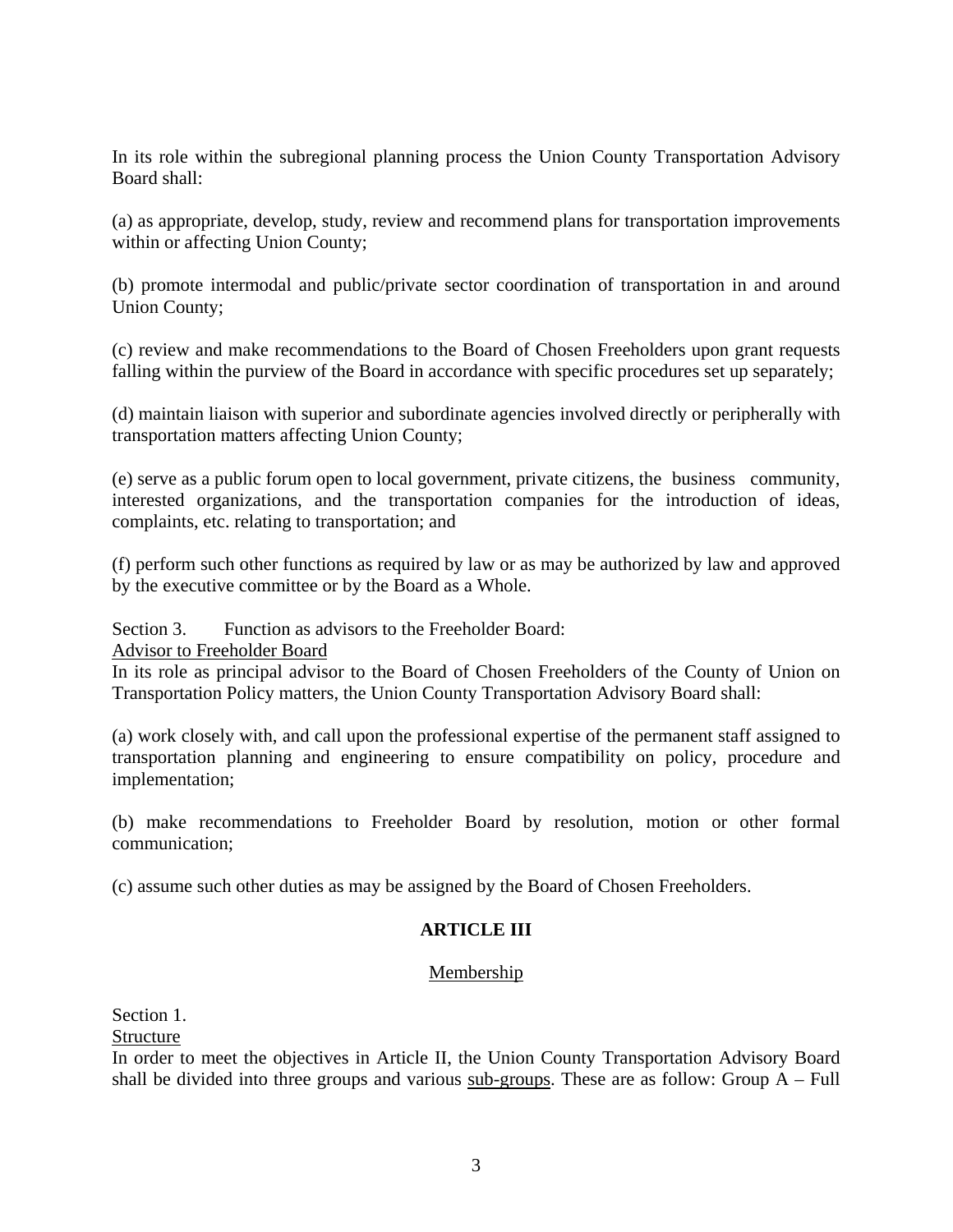Voting Membership; Group B – Non-voting Membership; and Group C – Ex-officio Membership.

(a) Group A Membership – Full Voting Members – shall be composed of 28 representatives comprising two groups. Group A1 and Group A2. All representatives within this group shall have full voting privileges.

(i) Group A1 shall be composed of 22 representatives: one principal representative or their alternate designated by the governing body of each of the 21 Municipalities within Union County, and one Freeholder Representative appointed by the Board of Chosen Freeholders to the Union County Transportation Advisory Board.

(ii) Group A2 shall be comprised of designated representatives of the general public, known as Members-At-Large with interest in transportation affairs. The Union County Board of Chosen Freeholders will attempt to appoint Members-At-Large from the general public who represent a diverse geographic cross section and range of interests.

(b) Group B Membership – Non-voting Permanent Members – Group B shall be comprised of two groups, Group B1 and B2.

(i) Group B1 members shall be comprised of a representative from United States Department of Transportation (USDOT), Federal Transit Administration (FTA), Federal Highway Administration (FHWA), New Jersey Department of Transportation (NJDOT), the North Jersey Transportation Planning Authority (NJTPA), Port Authority of New York and New Jersey (PANYNJ), New Jersey Turnpike Authority (NJTA), New Jersey Transit (NJT), and Permanent staff assigned by the Union County Board of Chosen Freeholders.

(ii) Group B2 members shall be comprised of such individuals and organizations not included in other groups or appearing before or attending committee meetings on an occasional or temporary basis. Such individuals and organizations may apply for an upgrade of membership group.

(c) Group C Membership – Ex-officio Members – In accordance with Article 26 of the County Administrative Code, ex-officio members shall include: 1. All members of the Board of Chosen Freeholders who shall be privileged to attend and participate in all meetings of the Advisory Board, but not have the right to vote; and 2. The County Manager who also shall serve as a nonvoting member and may delegate a representative to attend meetings.

Section 2. The twenty-eight Group A members are appointed as follows: Appointments

(a) The Mayor of each of the 21 Union County Municipalities. Each Mayor shall annually appoint a representative and may appoint an alternate to serve in the absence of the Mayor

(b) The Freeholder Representative is annually appointed by the Union County Board of Chosen Freeholders.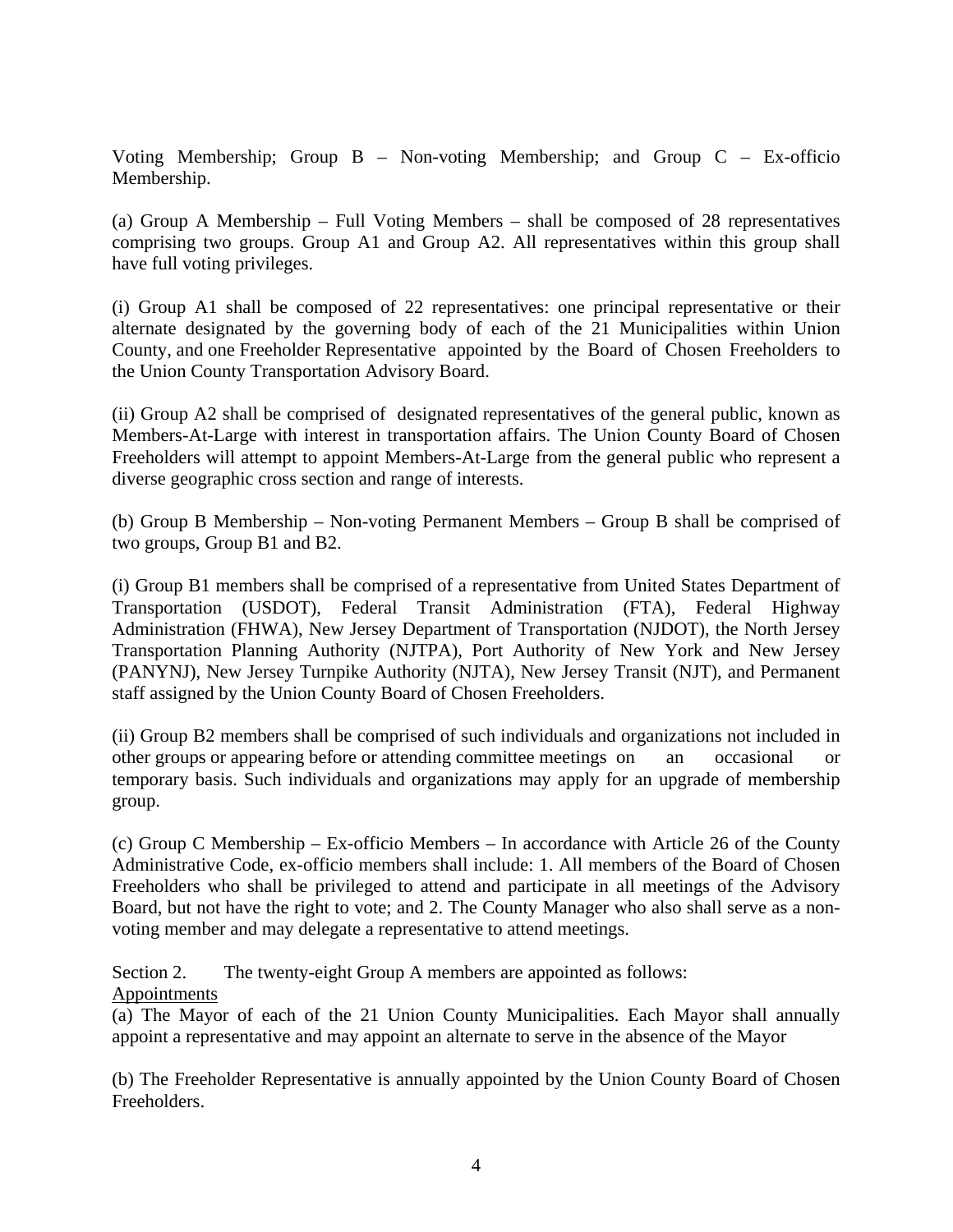(c) The six Group A2 Members-At-Large are appointed by the Union County Board of Chosen Freeholders for a designated term.

Section 3. Any member may be removed for the following reasons:

Removal

(a) Violation of the policy of the Board of Chosen Freeholders, adopted pursuant to and consistent with Laws of 1979, Chapter 302, effective January 17, 1980, and cited as N.J.S.A. 40A-:9-12, which, among other provisions, provides for the vacation of a board member's seat and term in the event such a member, without being excused fails to attend meetings of such board for eight consecutive weeks or four consecutive regular meetings, whichever period is of longer duration.

(b) Conflict of interest.

(c) Conduct prejudicial to good order.

(d) Other causes as approved by two-thirds of Class A members enrolled or as outlined by the Board of Chosen Freeholders.

Removal must take the form of a request to the appropriate municipality for A1 members or to the Freeholder Board for A2 members requiring appointment of a new member.

Section 4.

Compensation

Members of the Advisory Board shall not receive compensation for their services, except as provided herein, or be entitled to pension or other retirement benefits for such service. They shall, however, be entitled to receive their actual and necessary expenses incurred in the performance of their duties of office, subject to prior approval of the Board of Chosen Freeholders.

### **ARTICLE IV**

#### **Organization**

Section 1.

Structure

Union County Transportation Advisory Board shall function as a "Committee of the Whole" with a designated executive committee and both permanent and ad-hoc subcommittees. Final Voting power is vested in the Board.

Section 2.

**Officers** 

The Officers of Union County Transportation Advisory Board are a Chairman, First Vice-Chairman, Second Vice-Chairman and a Secretary. Officers must be Group A members.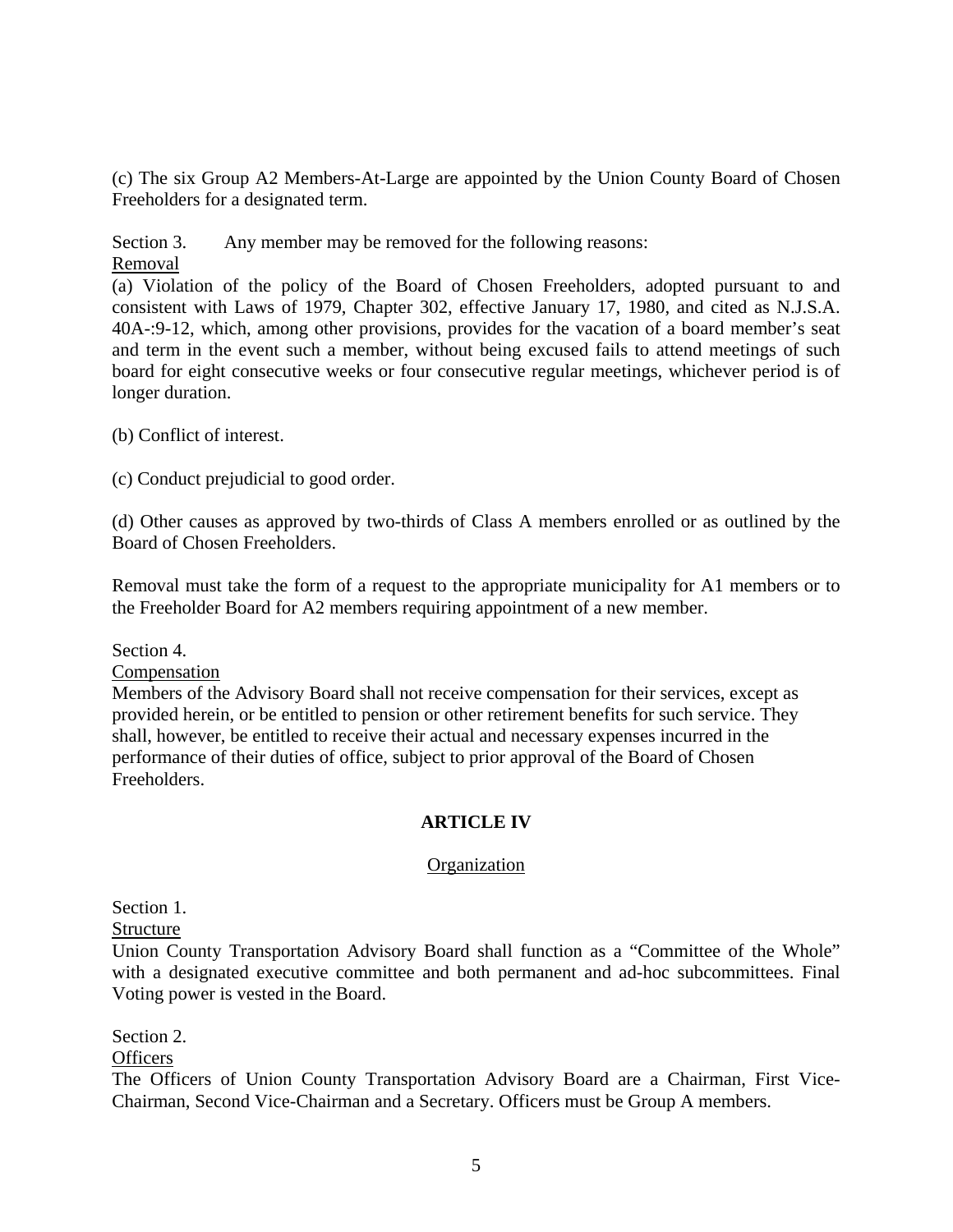#### Section 3 **Duties**

(a) Chairman: Presides at all meetings and hearings; appoints subcommittees, allocates duties to members; calls special meetings as he deems necessary or, upon his concurrence, at the request of other Board members and prepares the agenda and carries out such other duties normally incumbent upon the office.

(b) First Vice-Chairman: Oversees and is a member of the Mass Transit Group of subcommittees, and in the absence of the Chairman assumes the duties of the Chair.

(c) Second Vice-Chairman: Oversees and is a member of the Municipal Transportation Improvement Program Subcommittees, and in the absence of the First Vice-Chairman assume those duties.

(d) Secretary: Keeps the minutes and records of the Board under the direction of the Chairman, prepares the agenda for regularly scheduled meetings, attends to the correspondence of the Board and performs such other duties as are normally incumbent upon the Office of Secretary. As a collateral duty, the Secretary oversees and is a member of the General Subcommittee Group, which includes the Legislative and Environmental Subcommittee and any ad-hoc subcommittees.

Section 4.

**Office** 

The terms of office are for one year. The Chairman shall not hold the office for more than two consecutive terms.

Section 5.

Executive Committee

The Executive Committee shall be composed of: current Chairman, First and Second Vice-Chairman and Secretary; Freeholder Representative; Permanent staff member assigned; and the immediate Past Chairman. The Executive Committee shall regularly meet as many times upon call of the Chairman. The committee shall:

(a) Function as a standing committee for the carrying out of the business of the Union County Transportation Advisory Board between regular meetings of the "Committee of the Whole". Members of the Executive Committee may also provide on-call advice and consultation to permanent staff and to the Board of Chosen Freeholders.

(b) Recommended to the Board of Chosen Freeholders applicants for A2 membership.

(c) Performed such other functions and duties as may be assigned by the Board by majority vote.

### **ARTICLE V**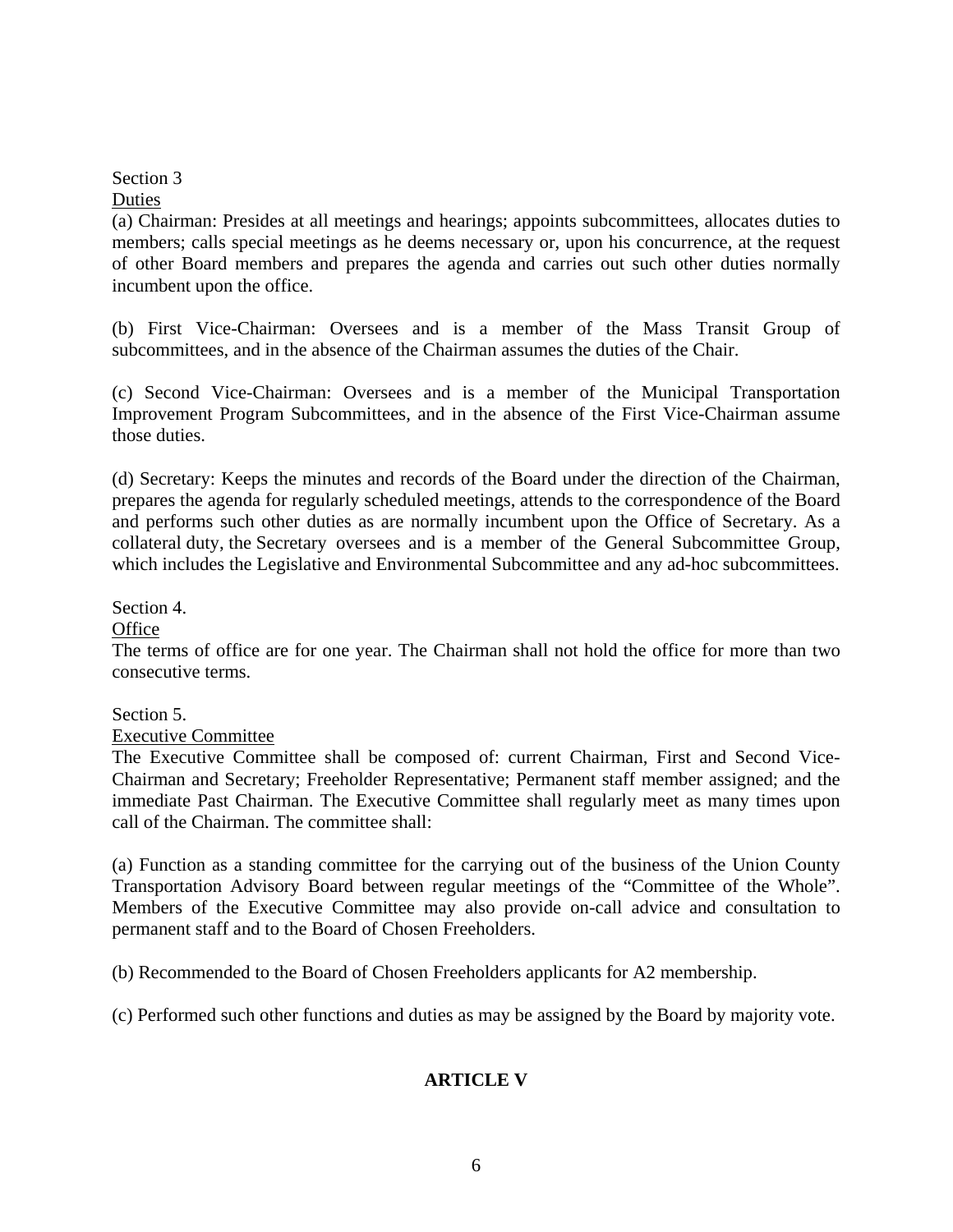#### Election of Officers

Section 1.

Nominations

The Chairman shall appoint a nomination committee to recommend a slate of officers to serve a one year term. Nominations may also be made from the floor at the annual organizational meeting which is held in March. Any group A1, A2, B1 member may nominate.

Section 2. Voting Only Group A members are eligible to vote for officers.

Section 3.

Election

A candidate receiving the majority of the vote of all Group A members present shall be declared elected. Voting will be by open ballot unless a secret ballot is designated by the Chairman. In the event no one candidate receives a majority vote, a run-off shall be conducted between the two candidates receiving the greatest number of votes. The run-off candidates receiving a majority of the votes cast shall be declared elected.

Section 4. Vacancies Vacancies in offices shall be filled immediately by regular election procedures.

### **ARTICLE VI**

#### Voting

Section 1. Executive Committee Executive Committee: Voting shall be by majority of members present.

Section 2. Transportation Advisory Board:

Transportation Advisory Board

(a) Voting shall be by majority of Group A members present. Matters of substance, defined herein, require a 2/3 vote of Group A members present.

(i) Voting shall be by open ballot unless a secret ballot is designated by the Chairman.

(ii) Abstentions by Group A voting members present will not destroy the quorum needed to conduct business.

(b) Matters of Substance: A matter of substance is a matter of major policy affecting, or of substantial fiscal impact upon, or of serious concern to a member municipality, or member municipalities, which has been: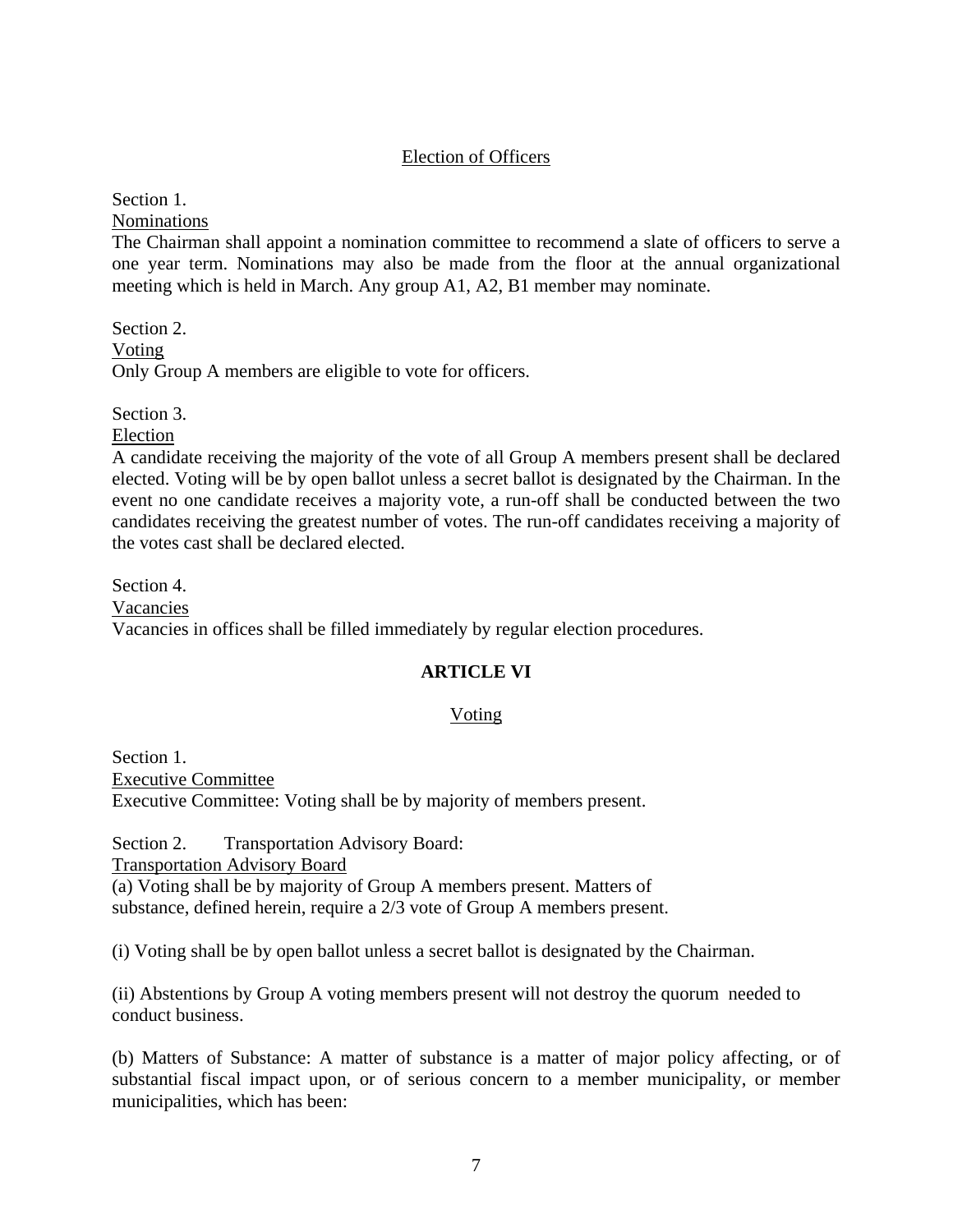(i) So designated by the Chairman before presentation.

(ii) Requested to be so designated by a Group A1 member and so voted by majority of Group A members present.

### **ARTICLE VII**

#### Meetings

Section 1.

Time and Place

Regular Meetings shall be scheduled six times per year in advance and a minimum of one month apart shall normally be held on the first Wednesday, of each odd-numbered month at such times and places as may be designated in the meeting announcement. An agenda shall be mailed to each member prior to each meeting.

Section 2.

Quorum

For the transaction of ordinary routine business at any regular, adjourned or special meeting, 11 members of the Group A membership shall be present. In the Executive Committee, 3 members shall constitute a quorum.

Section 3.

Changes to Time & Place

Changes to time and place of regular meetings may be made only in advance by majority vote of voting members for a specific meeting only or, in emergency situations, only by action of the Chairman.

Section 4.

Special Meeting

Special Meetings may be called by the Chairman, or as approved by the Chairman or as approved by the Chairman at the request of any member. Notice of such Board, Committee or Subcommittee meeting shall be distributed specifying the purpose of the meeting; no other business beyond that specified may be considered without unanimous consent of voting members present. The requirements for a quorum shall be 11 voting members for Board meetings or a majority for Committee or subcommittee meetings unless otherwise specified herein.

Section 5.

Public Notice

All meetings and hearings shall be open to the general public and the press and shall be advertised pursuant to the provisions of Chapter 231 of the Public Laws 1975.

#### **ARTICLE VIII**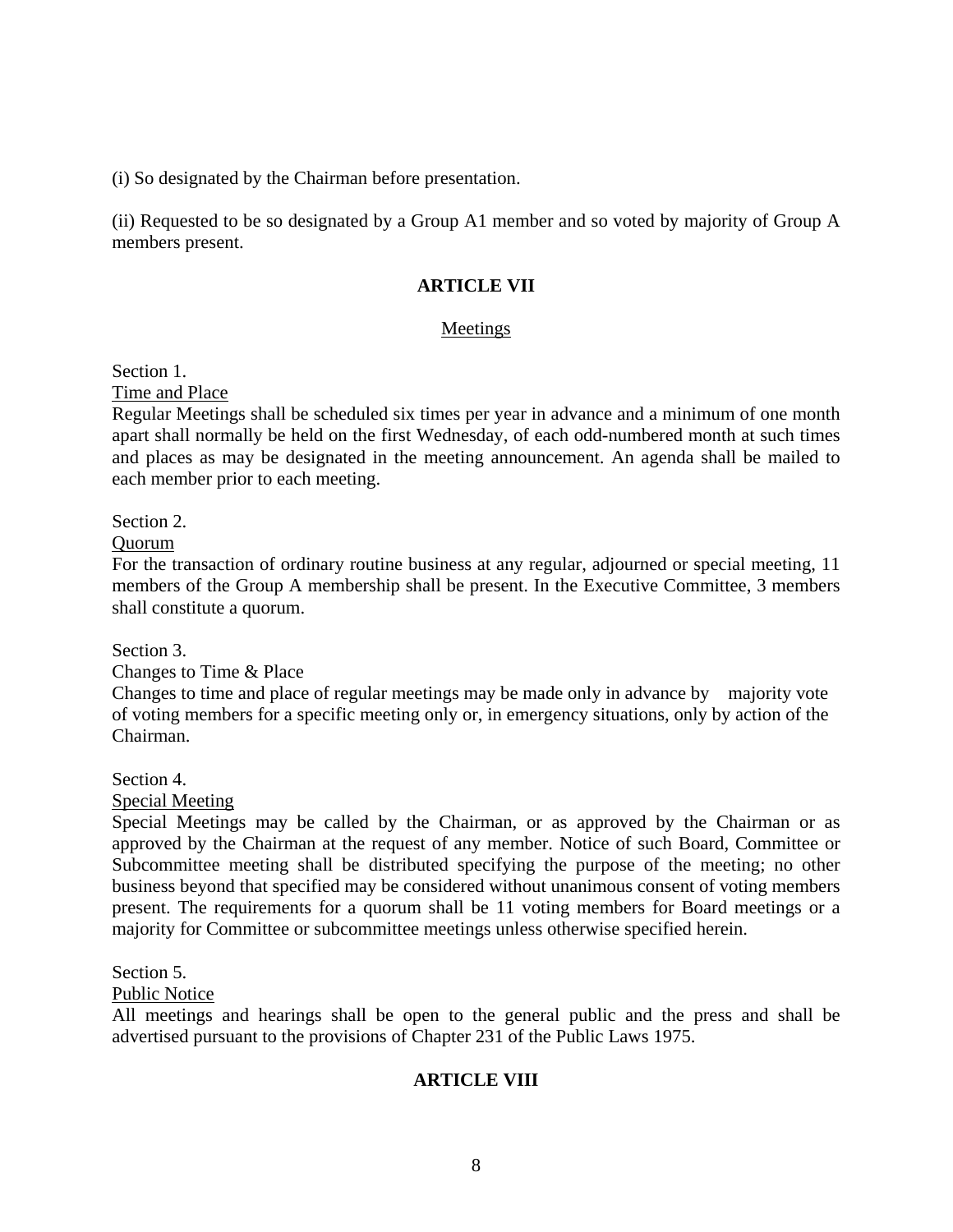#### Order of Business

Section 1.

Order of Business

The order of business at regular meetings shall be:

(a) Roll call.

(b) Reading of minutes of the previous meetings.

(c) Special/specific presentations.

(d) Communications, bills.

(e) Reports of officers and committees.

(f) Local issues related to transportation

(g) Old business.

(h) New business.

(i) Citizen input.

(j) Adjournment.

Section 2.

**Changes** 

The order of business shall not be changed and only items on the agenda shall be considered except in the case of an emergency. New business specifically listed on the agenda may be discussed, but not acted on except in the case of an emergency.

### **ARTICLE IX**

#### **Hearings**

Section 1.

**Hearings** 

The Board may hold public hearings:

(a) when so directed by the Board of Chosen Freeholders of Union County.

(b) at its discretion when it decides such hearings will be in the public interest and when approved by County Counsel.

(c) when required by law.

Section 2.

Hearing Procedures

Formal records shall be maintained for all public hearings, preferably by continuous electromagnetic transcription.

Presentation of the matter which is the subject of the hearings shall be made in summary form by the Chairman, who shall act as Hearing Officer, or other designated member of the Board. Parties in interest shall have the privilege of the floor. No record or statement shall be taken, recorded or sworn to as evidence for any court of law without notice to parties involved who shall, in such instances, be accorded the privilege of counsel.